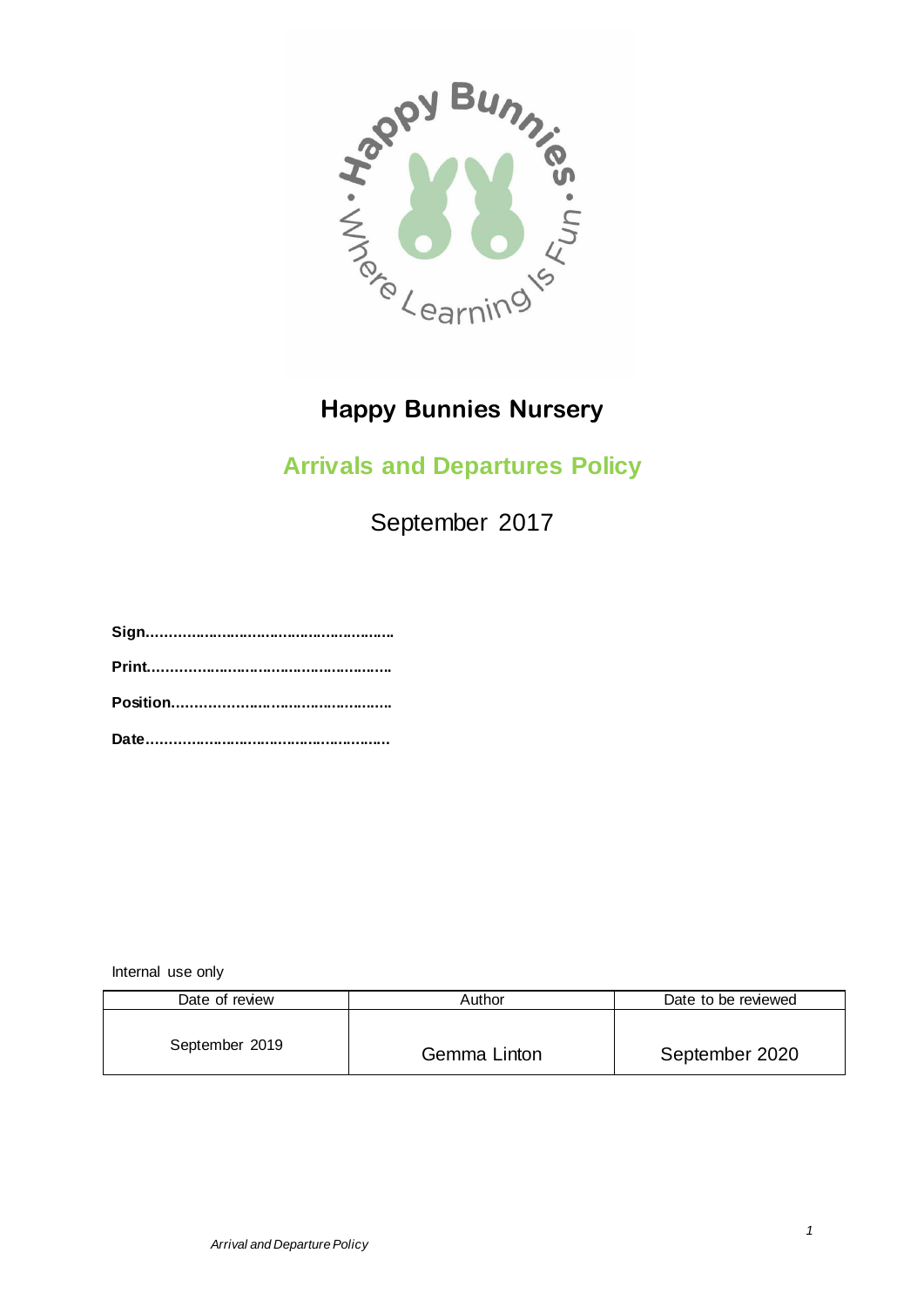### **Arrivals and departures of children**

It is the policy of the nursery to give a warm welcome to each child on their arrival.

Parents are requested to pass the care of their child to a member of staff who will ensure his/her safety (this is usually a child's key person). The staff member receiving the child immediately records his/her arrival in the daily attendance register. Any specific information provided by the parents should be recorded in the communication diary in each classroom.

If the parent requests the child to be given medicine during the day the staff member must ensure that the medication policy is followed.

If the child is not to be collected by the parent at the end of the session, an agreed procedure must be followed to identify the nominated adult (please refer to the safeguarding policy for more information). A password is also required for the nominated adult and their details must be logged on the child's enrolment form.

The planned departure of the child should be anticipated by the key person in the group. All medicines should be recovered from the medicine cabinet/fridge only when the parent has arrived and should be handed to him/her personally. The Administering Medication policy is to be followed here with regards to receiving a parental signature.

No child should be handed over to anyone other than the known parent unless an agreement has been made prior to the departure. If in doubt check the person's identity by ringing the child's parent or their emergency contact number and ask for child's password.

On departure, the children's register must be immediately marked to show that the child has left the premises.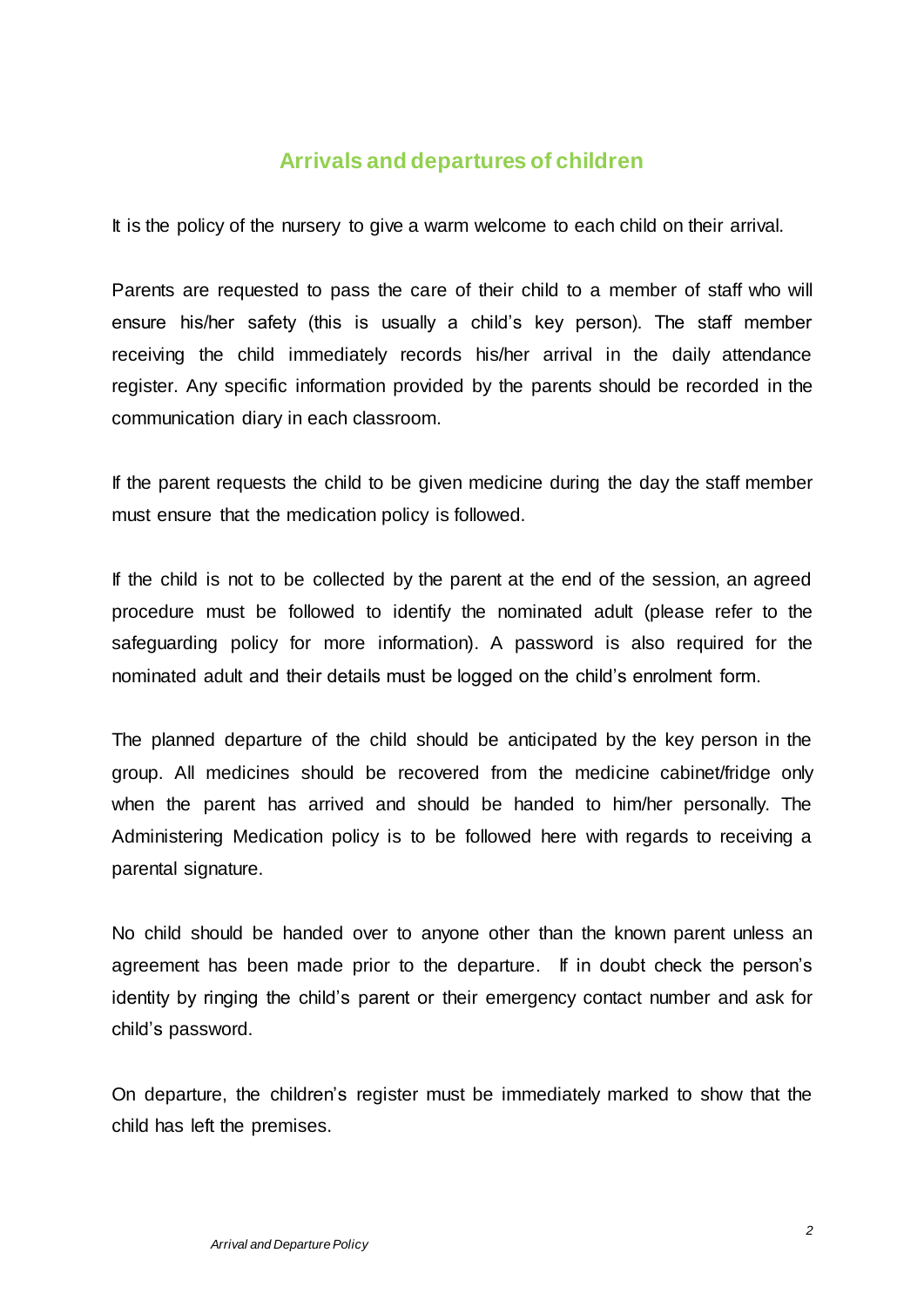#### **Adults arriving under the influence of alcohol or drugs**

At Happy Bunnies we are committed to providing a safe environment that helps to ensure the welfare of the children in our care. This includes making sure that children are not exposed to adults who may be under the influence of alcohol or other substances that may affect their ability to care for children.

#### **Alcohol**

Under the Health and Safety at Work Act 1974, companies have a legal requirement to provide a safe working environment for all of their employees.

Anyone who arrives at the nursery clearly under the influence of alcohol will be asked to leave. If they are a member of staff, then the nursery will investigate the matter, suspend the member of staff with immediate effect and a full investigation will be carried out. This may lead to disciplinary action. If they are a parent the nursery Manager or Deputy Manager will judge if the parent is suitable to care for the child. The nursery team may call the second contact on the child's registration form to collect them. If a child is thought to be at risk the Nursery Manager or Deputy Manager will follow the safeguarding children/child protection procedure and the police/MASH (Multi Agency Safeguarding Hub) team may be called.

If anyone arrives at the nursery in a car under the influence of alcohol the police will be contacted immediately.

Staff, students, parents, carers, visitors, contractors etc. are asked not to bring alcohol on to the nursery premises.

#### **Substance misuse**

Anyone who arrives at the nursery under the influence of illegal drugs, or any other substance including medication, that affects their ability to care for children, will be asked to leave the premises immediately. If they are a member of staff, an investigation will follow which may lead to consideration of disciplinary action, as a result of which dismissal could follow. If they are a parent the nursery will judge if the parent is suitable to care for the child. The nursery may call the second contact on